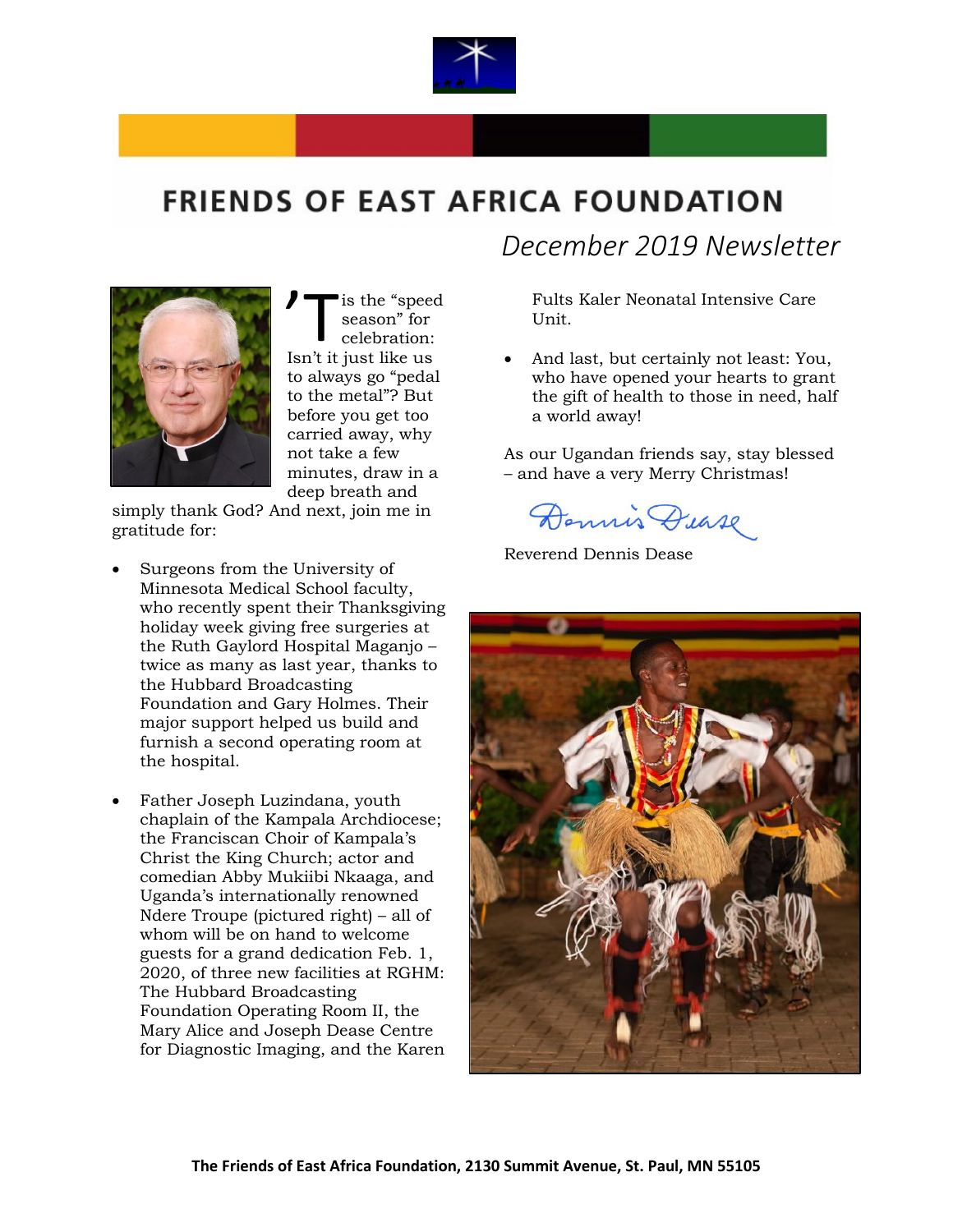

## **Your gifts can make hospital's Christmas wishes come true**

As you make your year-end giving plans, know that we are eager to make the following "Christmas wishes" come true at the Ruth Gaylord Hospital:

- Create a two-bed Mini-High Dependency Unit for critical patients who don't need highly specialized equipment –  $$9,518$
- **Make Dental Clinic upgrades,** including a new chair, X-ray viewer, intra-oral camera and monitor, scaler and suction unit, stools for the dentist and assistant, magnifiers, medicine trays and towel racks – \$11,452
- **Deparatement** in the suite for mothers in labor – \$25,895
- **Purchase an ultrasound scanner.** Not only are these useful for "seeing" babies in utero, but they also are essential for locating blood clots and tumors and assisting with some biopsies – \$44,800
- **Purchase a CBC hematology** analyzer for detecting a wide range of disorders, including anemia, infection and leukemia – \$16,667
- **n** Purchase and install an optiflow system for delivery of warmed, humidified oxygen, used in treatment of respiratory distress – \$6,994
- **Provide a new sterilizer, infusion** pump and injection pump – \$9,778
- **Purchase an ultrasonic nebulizer for** treatment of respiratory diseases; this kind of nebulizer works at high speed, turning liquid medicine into an inhalable mist. – \$3,250
- **Provide oxygen piping to all essential** areas – \$32,473
- **Create and equip an Endoscopy Unit** for diagnosis and treatment of gastrointestinal disorders – \$37,000.



*Patients waited hopefully at the Ruth Gaylord Hospital for consultations with surgeons from the University of Minnesota Medical School.*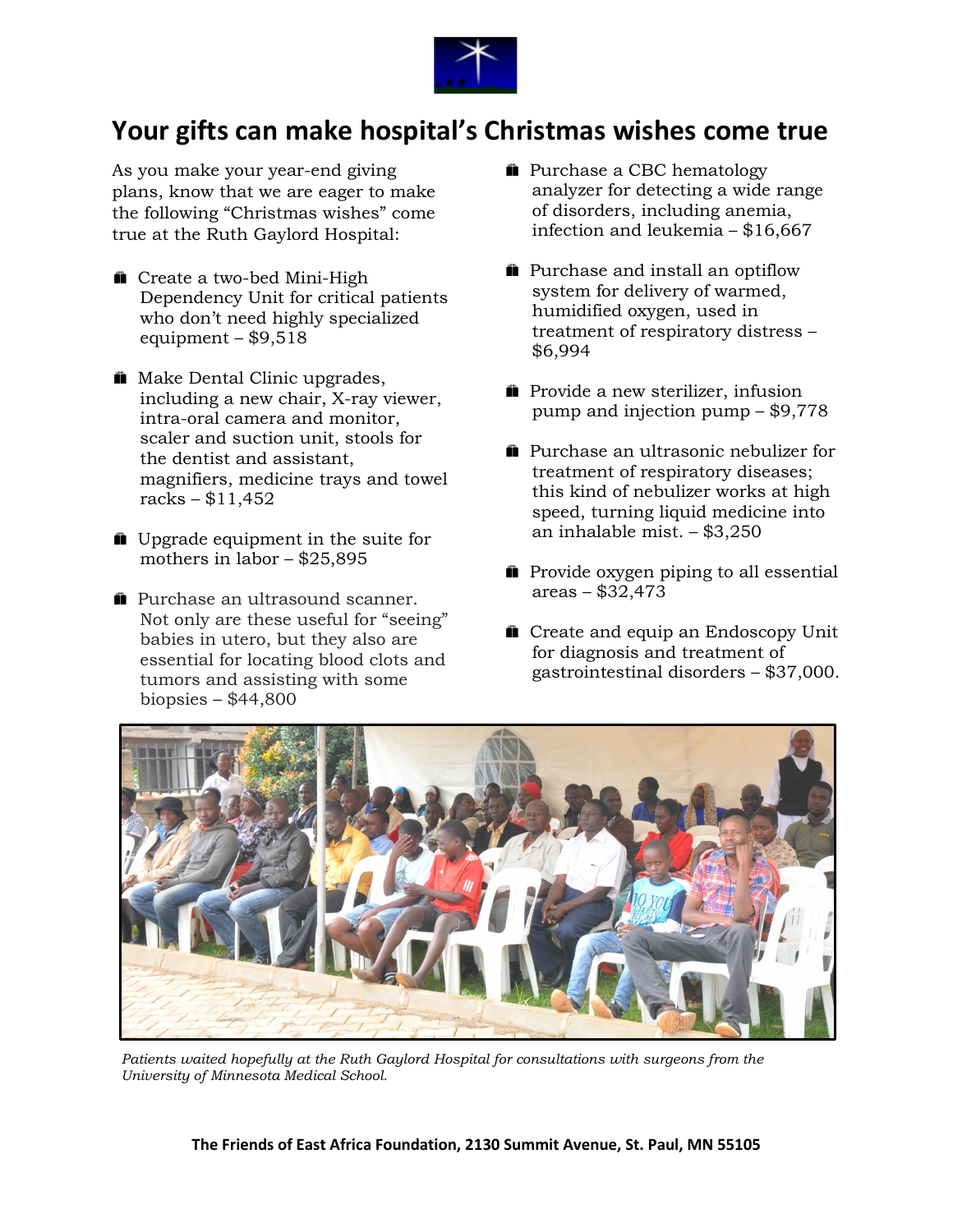



*Visiting University of Minnesota anesthesiologist Dr. Monica Lupei (right), took Peter's blood pressure during his surgical consultation at the Ruth Gaylord Hospital. Standing left are nutritionist Claire Naluwu, who served as a translator during their visit, and general surgeon Dr. Julie Ottosen, an assistant professor in the Department of Surgery at the U of M.* 

#### **Social media spread the word about free surgery mission at RGHM**

Surgeons from the University of Minnesota Medical School, led by Dr. Gregory Beilman and Dr. Jeffrey Chipman, recently completed their fourth surgical mission to the Ruth Gaylord Hospital Maganjo.

The visiting team performed 40 surgeries free of charge to patients during the last week of November. These "surgery camps" have been enormously successful, and now their reputation has even spread to a neighboring country.

One patient, Peter, traveled nearly 400 miles – a nine-hour drive – from his home in Juba, the capital city of South Sudan.

Peter's niece, Mami, had learned about the opportunity on the Facebook page of Hope Medical Clinics Uganda, RGHM's sponsoring organization. Peter arrived in Uganda on Nov. 24 and had a hernia repaired on Nov. 26. His surgery was successful, and Peter looked forward to being released from the hospital very next day.